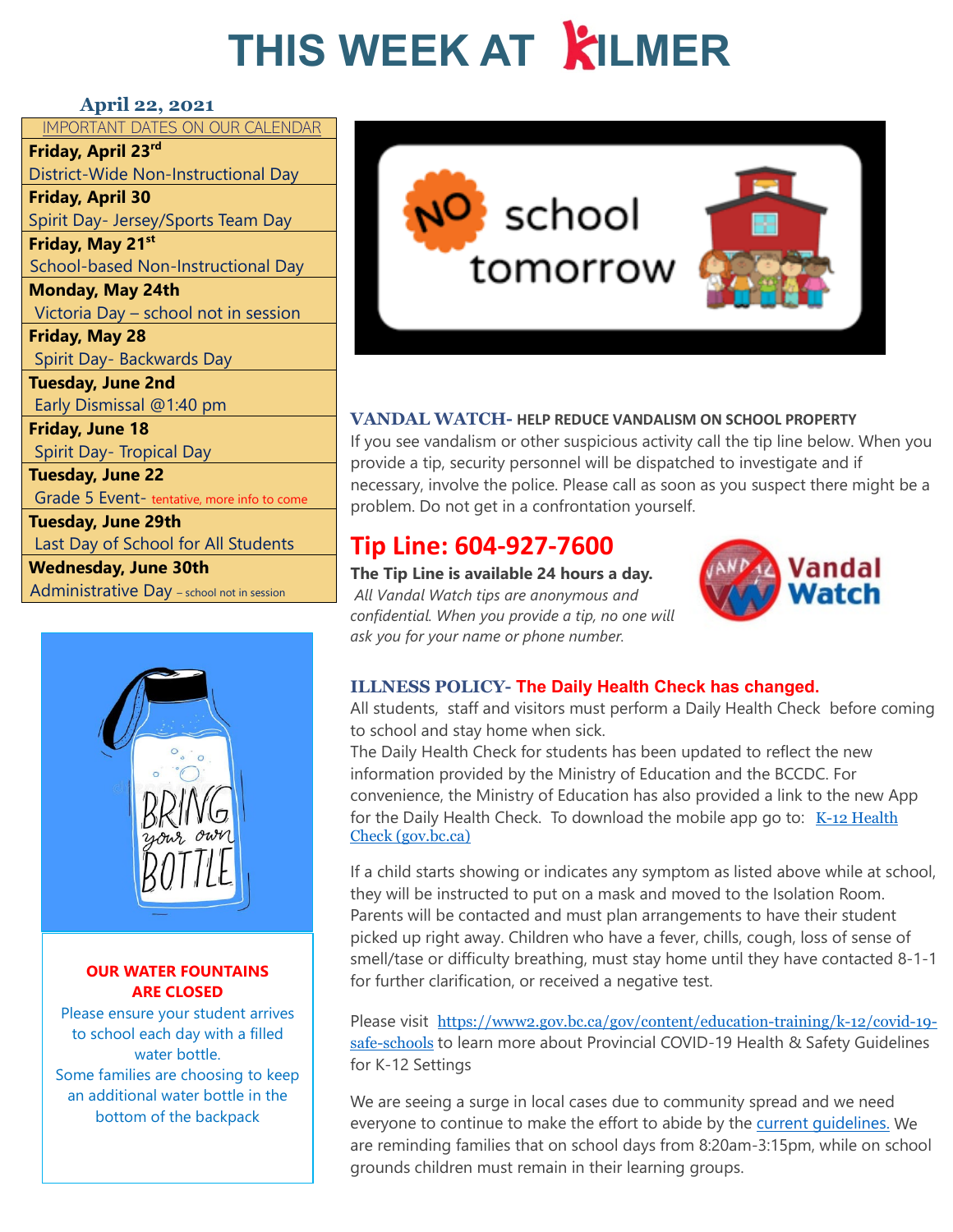## **THIS WEEK AT KILMER**

#### **KPAC IS FUNDRAISING!** [031-pac@sd43.bc.ca](mailto:031-pac@sd43.bc.ca)

## **Cobs Fundraiser**

Visit COBS Bread at Oxford Marker (2020 Oxford Connector, Port Coquitlam) and mention "Kilmer Elementary School' and COBS Bread will donate 5% of the purchase to the school.



## **Return It Express Fundraiser!**

École Kilmer Elementary School is now registered with Return It Express Recycling in BC.

Our return it code is: **604-941-3401** 



## **Neufeld Farms Fundraiser – closing April 25th**

**Neufeld Farms Hundralsing** 

It's BBQ Season and KPAC is fundraising with Neufeld Farms! All orders must be made online through [Munchalunch.](https://munchalunch.com/schools/kilmer/) Please reach out to KPAC President, Krista Ramirez at [kilmerpac@gmail.com](mailto:kilmerpac@gmail.com) should you have any questions or require assistance with the ordering process.



**Orders will close on April [25th at 3:00 pm,](x-apple-data-detectors://0/) and we will have delivery to the school [on May 5th at 2:30 pm](x-apple-data-detectors://1/)**.

#### **2020-2021 KILMER YEARBOOK**

KPAC & Kilmer Teachers are actively preparing for the 2020-2021 Yearbook, and copies are available for purchase via **SCHOOL CASH ONLINE.** 

In the meantime, please ensure you have completed the permission form for your child's photo and name to be used in the yearbook. **The permission slip can be found on School Cash Online**



### **KPAC SPECIAL VOTE MEETING- TONIGHT @ 7PM VIA ZOOM**

Please email [031-pac@sd43.bc.ca](mailto:031-pac@sd43.bc.ca) for the zoom link & more information on the budget.

**Kilmer Elementary** 1575 Knappen St Port Coquitlam, BC V3C 2P8 604-941-3401 kilmer@sd43.b.ca [www.sd43.bc.ca/school/kilmer](http://www.sd43.bc.ca/school/kilmer)

### **OFFICE HOURS**

*The doors to the school remain locked, please call the office at 604-941-3401 between 8:15-3:15 if you require assistance or email the school at Kilmer@sd43.bc.ca. We ask that your child arrives prepared for their day.*



If your child is going to be late or absent from school, please notify the office. We are happy to receive the information in advance or first thing in the morning before 8:40 am. **[Report your Student's Absence Online](https://www2016.sd43.bc.ca/eforms/_layouts/15/FormServer.aspx?XsnLocation=http://www2016.sd43.bc.ca/eforms/AbsenceReportForm/Forms/template.xsn&OpenIn=browser&SaveLocation=http://www2016.sd43.bc.ca/eforms/AbsenceReportForm&Source=http://www2016.sd43.bc.ca/eforms/AbsenceReportForm)**



Due to COVID-19 protocols, we cannot facilitate Early Dismissals during the Lunch Hour or Recess Break. Early Dismissals and late arrivals are executed from the exterior classroom doors with prior communication to the office.